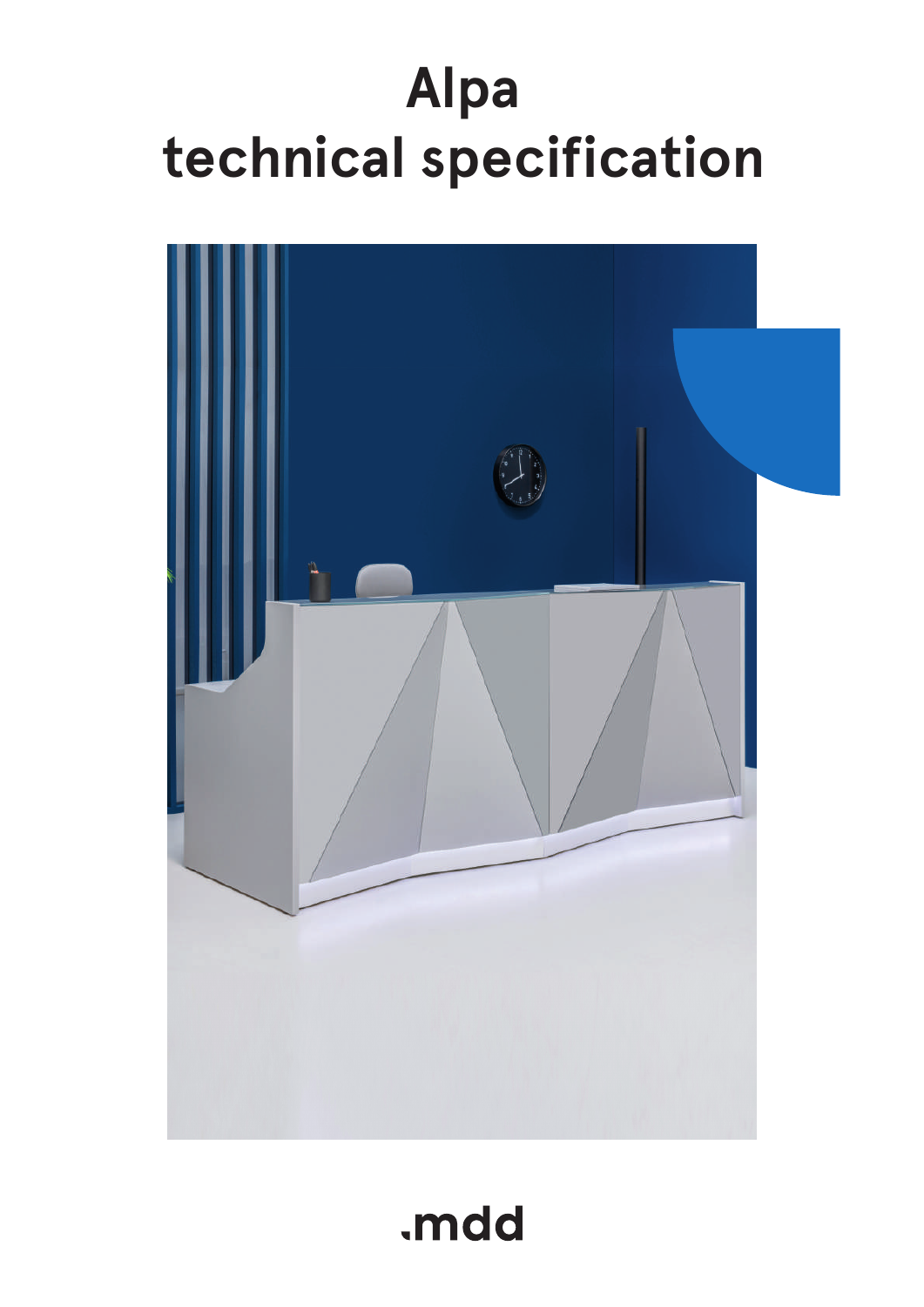#### **MDD has a leading position among manufacturers of office furniture with many awards that prove quality and continuously increase demand for it`s products.**

The realities of today`s market require constant quality improvement at all levels of modern organization. This applies in particular to customer service, marketing, quality of products and also to quality of processes within the company. Partnership relations among employees and with business partners form a base of economic growth and success of the company.

Constant investments in innovative machinery park, optimization of managment systems and an expansion of production halls allow to minimize the lead times for the product of the highest quality.

#### **More than twenty years of experience in office furniture industry come with reference from a long list of companies and institutions to show their appreciation for an efficient and comprehensive service. MDD is higly aware of the environment.**

Being located in the forest region with lake by it1s side, MDD takes the nature seriously and invests constantly in a modern and energy-efficient solutions to preserve the local life. Company puts emphasis on waste segregation and recycling. MDD has been awarded for the exceptional care and involvement in waste disposal. All materials used are environmentally friendly and enjoy a high 95 % rate of being recycled.



# **General informations:**

# **Warranty :**

MDD products - **5 years**. Electrical components and fabric - **2 years**.

**Certyficate - MFC:**



# **Assembly:**

product delivered in separate elements

# **Packing:**

cartboard, perforated plastic mesh wrap

#### **Boards density:**

12 mm - 690 - 750 kg/m3 18 mm - 650 - 690 kg/m3 28 mm - 610 - 630 kg/m3 36 mm - 610 - 630 kg/m3

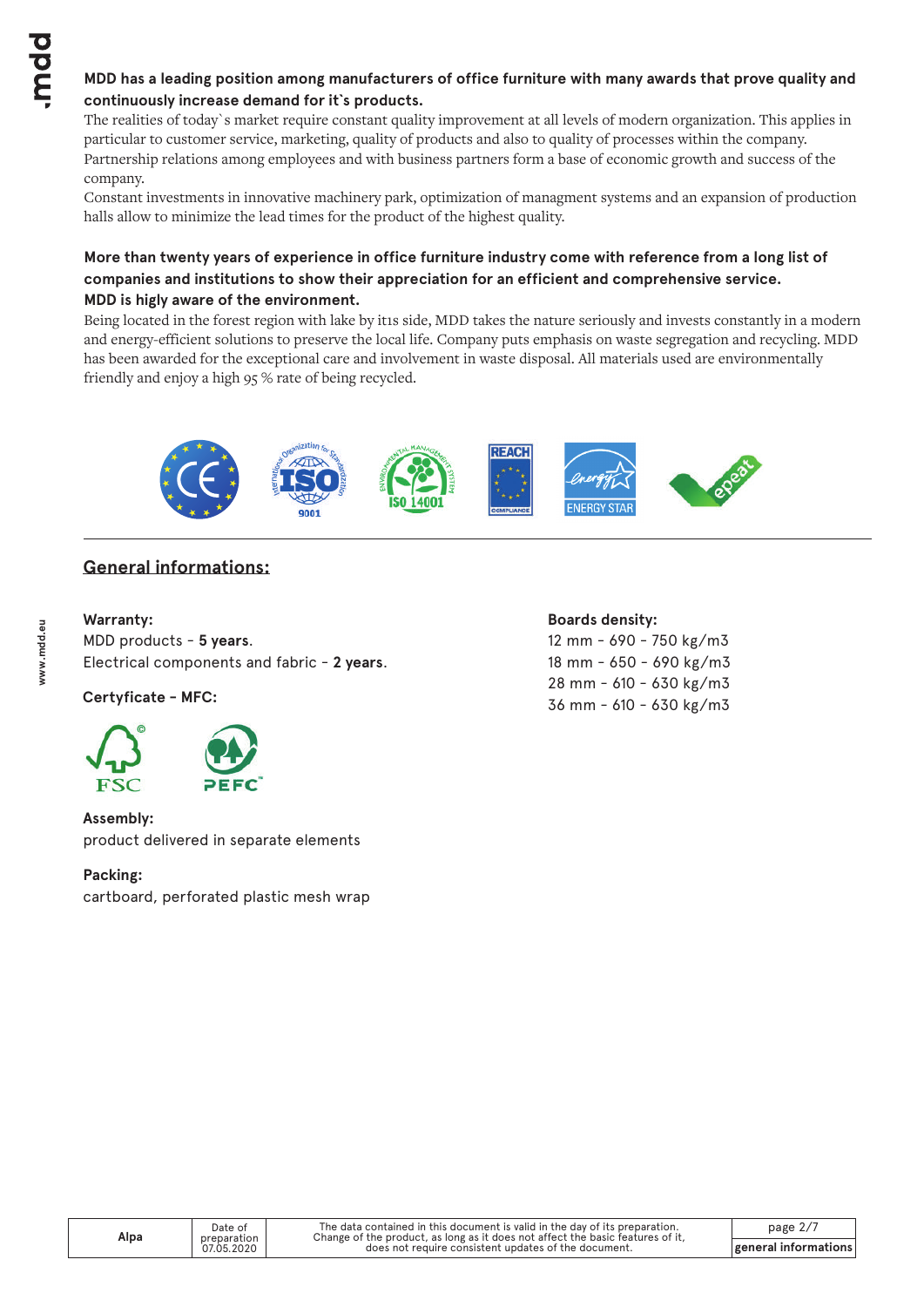## **Technical specification**

- **1. Top** MFC 28 mm, tempered glass 8 mm
- **2. Front -** MFC 12 mm + Glass LACOBEL 4 mm
- **3. Side panel linking low and high fronts** MFC 28 mm, ABS edge
- **4. LED illumination -** at the full length of the reception desk, cold white color (verging on the blue shade)
- **5. Leveling** 5 mm range
- **6. Low side panel** MFC 28 mm, ABS edge
- **7. Kick plate** HPL brushed aluminium
- **8. Fixing flat bar**
- **9. Monitor shelf** MFC 28 mm
- **10. Worktop** MFC 28 mm, ABS edge, fitted with 2 MFC-caps
- **11. Supporting leg NG41** powder coated steel, required for connecting the tops
- **12. High side panel** MFC 28 mm, ABS edge
- **13. Cable grommets** Ø80 mm



#### **Ending elements application**



| Alpa | Date of<br>preparation<br>07.05.2020 | The data contained in this document is valid in the day of its preparation.<br>Change of the product, as long as it does not affect the basic features of it.<br>does not require consistent updates of the document. | page $3/$ .             |
|------|--------------------------------------|-----------------------------------------------------------------------------------------------------------------------------------------------------------------------------------------------------------------------|-------------------------|
|      |                                      |                                                                                                                                                                                                                       | technical specification |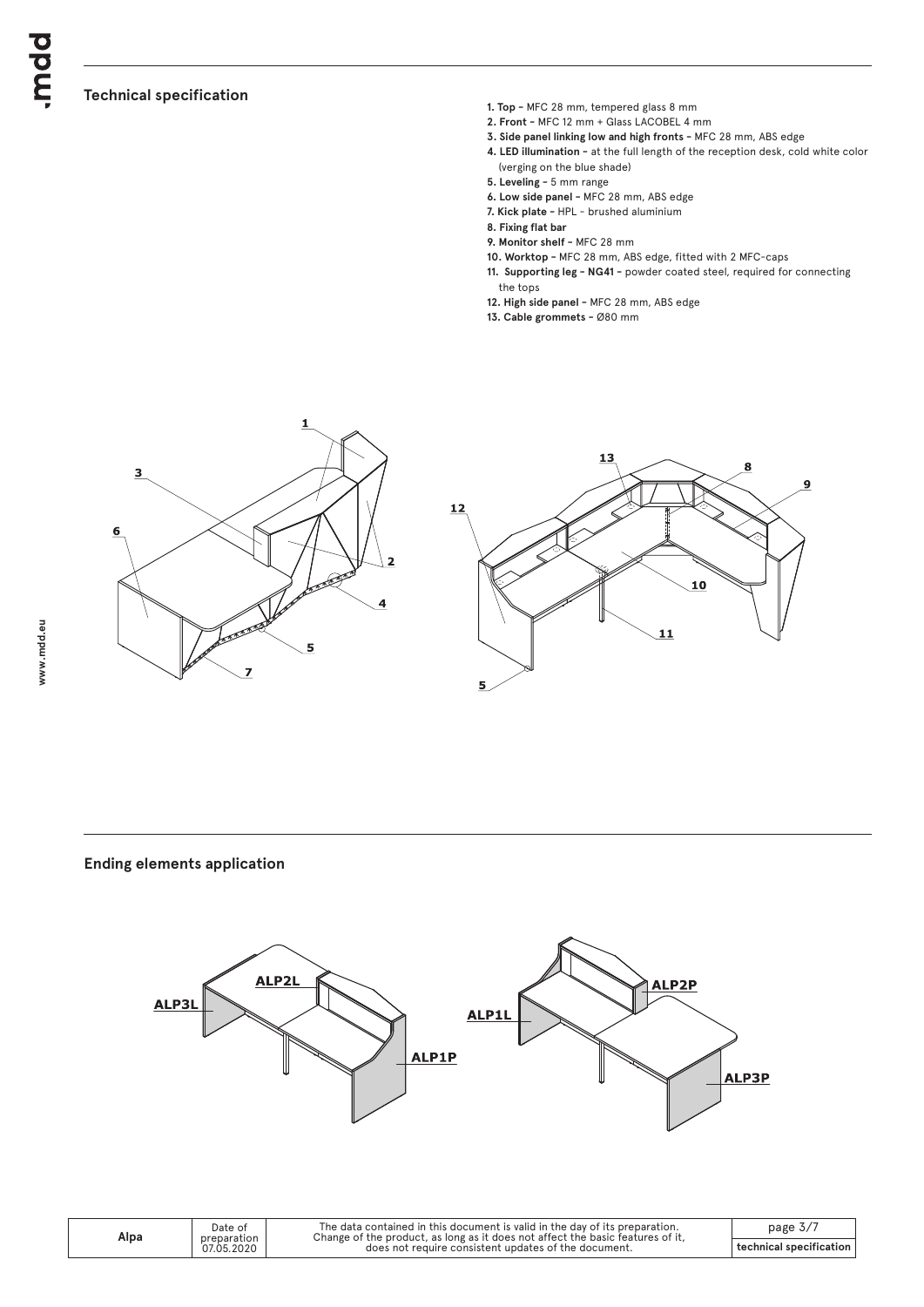bpur.

# **Dimensions**



| Alpa | Date of                   | The data contained in this document is valid in the day of its preparation.<br>Change of the product, as long as it does not affect the basic features of it. | page $4/7$      |
|------|---------------------------|---------------------------------------------------------------------------------------------------------------------------------------------------------------|-----------------|
|      | preparation<br>07.05.2020 | does not require consistent updates of the document.                                                                                                          | dimensions (mm) |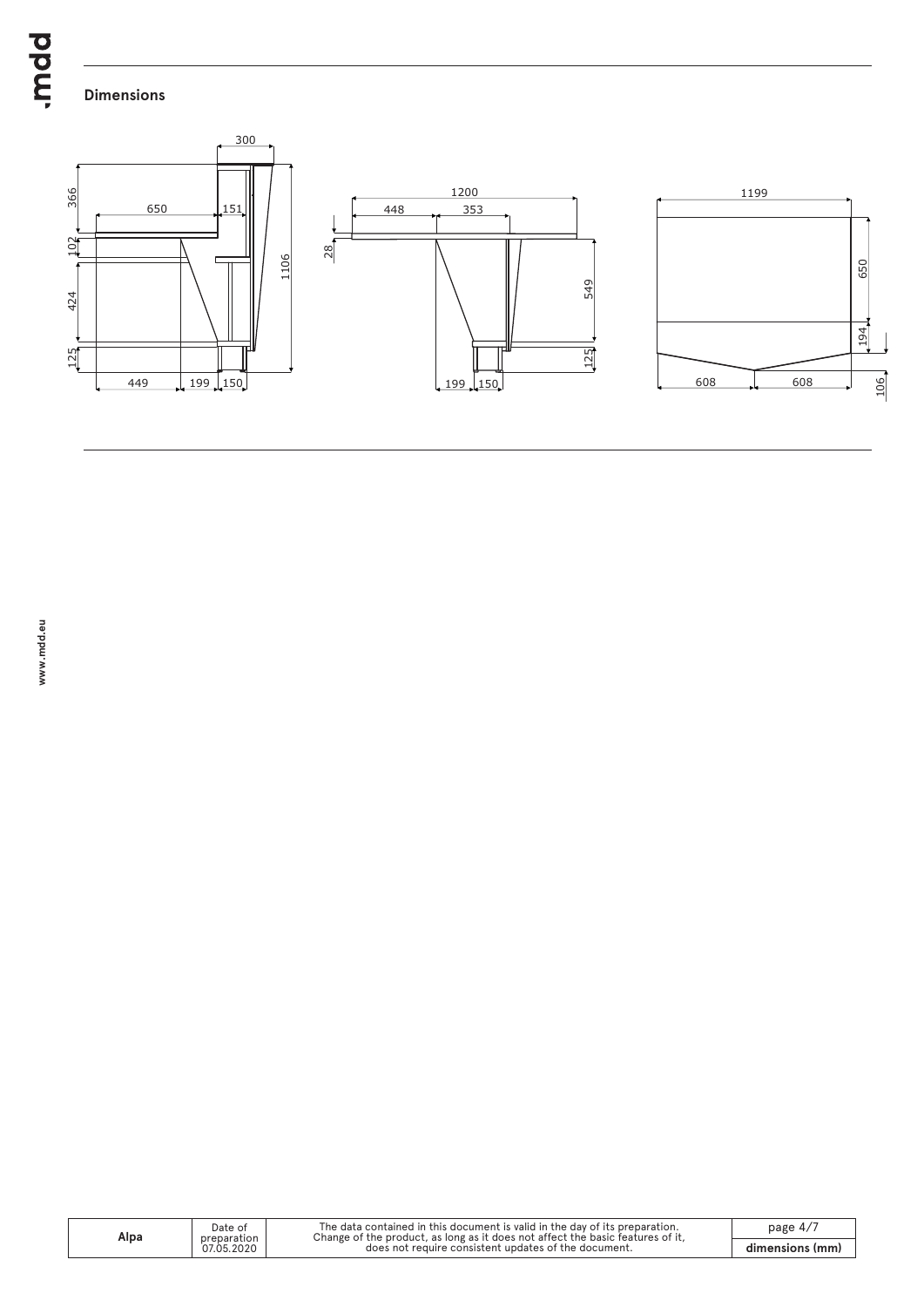# **Reception desks \***



2514 / 1568 / 1100 **ALP14** 210.5 kg

#### **Composition elements \***



1200 / 946 / 1100 **ALP12** 50.5 kg



**ALP11** 1200 / 1200 / 740 57.5 kg 90 kg 90 kg 90 kg 90 kg 90 kg 90 kg 90 kg 90 kg 90 kg 90 kg 90 kg 90 kg 90 kg 90 kg 90 kg 90 kg 90 kg



**ALP18L** 1806 / 946 / 1100



**ALP18P** 1806 / 946 / 1100



2514 / 1907 / 1100 **ALP19L** 172.5 kg



**ALP19P** 2514 / 1907 / 1100 172.5 kg 134.5 kg 134.5 kg 134.5 kg 134.5 kg 134.5 kg 134.5 kg 134.5 kg 134.5 kg 134.5 kg 134.5 kg 135.6 kg 13



**ALP90** 1907 / 1907 / 1100



**ALP1L** 846 / 28 / 1100



846 / 28 / 1100 **ALP1P** 13 kg



**ALP2L** 200 / 28 / 368 1.5 kg 12 kg 12 kg 12 kg 12 kg 12 kg 12 kg 12 kg 12 kg 12 kg 12 kg 12 kg 12 kg 12 kg 12 kg 12 kg 12 kg 12 kg 1



**ALP2P** 200 / 28 / 368



**ALP3L** 846 / 28 / 730<br>12 kg

\* dimensions expressed in millimeters: width x depth x height

| Alpa | Date of<br>preparation<br>07.05.2020 | The data contained in this document is valid in the day of its preparation.<br>Change of the product, as long as it does not affect the basic features of it,<br>does not require consistent updates of the document. | page $5/$ |
|------|--------------------------------------|-----------------------------------------------------------------------------------------------------------------------------------------------------------------------------------------------------------------------|-----------|
|      |                                      |                                                                                                                                                                                                                       | product:  |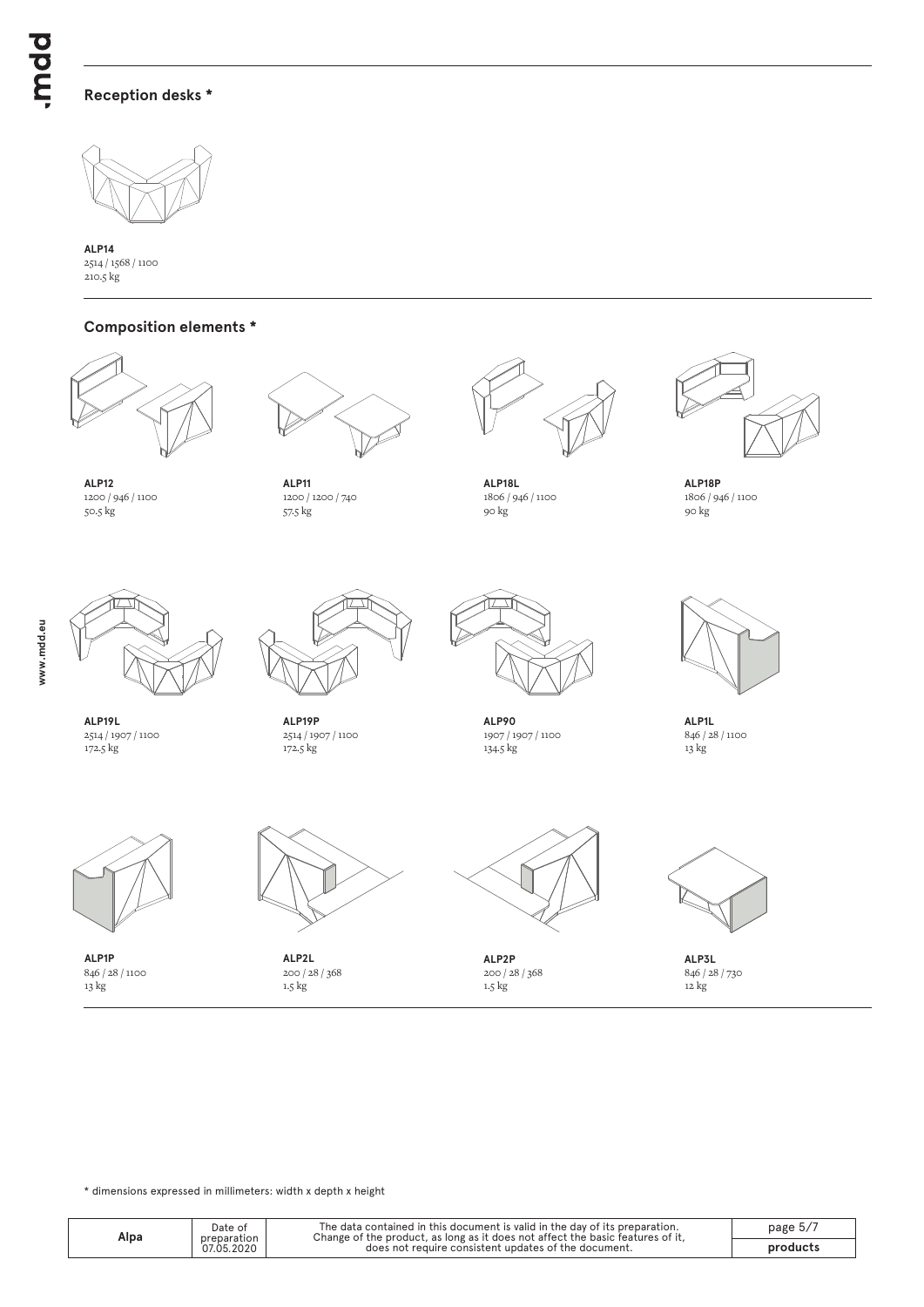# **Composition elements \***



 $P$ 

**NG41** 40 / 40 / 712 2 kg



**NPX1** 1000 / 250 / 750 3 kg

#### **Sneeze guard \***



846 / 28 / 730 **ALP3P** 12 kg

**NPX1** 1000 / 250 / 750 3 kg

\* dimensions expressed in millimeters: width x depth x height

| Alpa | Date of<br>preparation<br>07.05.2020 | The data contained in this document is valid in the day of its preparation.<br>Change of the product, as long as it does not affect the basic features of it.<br>does not require consistent updates of the document. | page $6/$ |
|------|--------------------------------------|-----------------------------------------------------------------------------------------------------------------------------------------------------------------------------------------------------------------------|-----------|
|      |                                      |                                                                                                                                                                                                                       | products  |